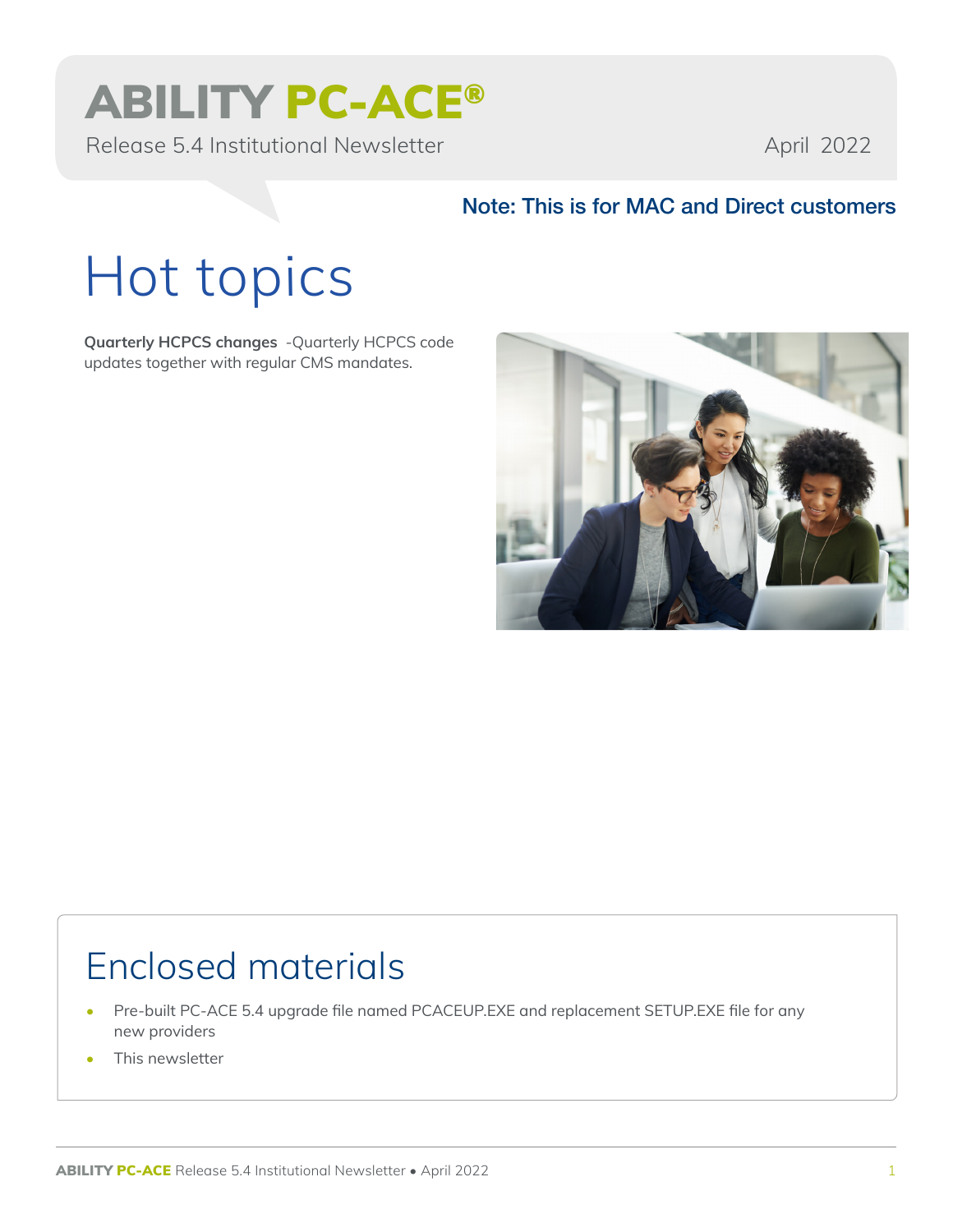### CMS mandated changes

#### **12505 - Claim Status Category and Claim Status Codes Update**

• Updated the following Status code (effective from 03/01/2022):

**134 –** Entity's TRICARE provider id. Usage: This code requires use of an Entity Code.

**12540 - New Occurrence Span Code and Revenue Code for Acute Hospital Care at Home**

**• Added the following span code (effective from 04/01/2022):**

**82 - HOSPITAL AT HOME CARE DATES**

**• Added the following Revenue code (effective from 04/01/2022):**

**0161 - HOSPITAL AT HOME, R&B/HOSPITAL AT HOME**

**12544 - Implement Operating Rules - Phase III Electronic Remittance Advice (ERA) Electronic Funds Transfer (EFT): Committee on Operating Rules for Information Exchange (CORE) 360 Uniform Use of Claim Adjustment Reason Codes (CARC), Remittance Advice Remark Codes (RARC) and Claim Adjustment Group Code (CAGC) Rule - Update from Council for Affordable Quality Healthcare (CAQH) CORE**

**• Added/Updated the following Remittance Advice Remark codes (effective from 03/01/2022):**

**MA33 - Missing/incomplete/invalid non-covered days during the billing period.**

**N830 - Alert: The charge[s] for this service was processed in accordance with Federal/ State,** 

**Balance Billing/ No Surprise Billing regulations. As such, any amount identified with OA, CO, or PI cannot be collected from the member and may be considered provider liability or be billable to a subsequent payer. Any amount the provider collected over the identified PR amount must be refunded to the patient within applicable Federal/State timeframes. Payment amounts are eligible for dispute pursuant to any Federal/State documented appeal/grievance process(es).**

**N859 - Alert: The Federal No Surprise Billing Act was applied to the processing of this claim. Payment amounts are eligible for dispute pursuant to any Federal documented appeal/ grievance/ dispute resolution process(es).**

**N861 - Alert: Mismatch between the submitted Patient Liability/Share of Cost and the amount on record for this recipient.**

**N862 - Alert: Member cost share is in compliance with the No Surprises Act, and is calculated using the lesser of the QPA or billed charge.**

**N863 - Alert: This claim is subject to the No Surprises Act (NSA). The amount paid is the final out-of-network rate and was calculated based on an All Payer Model Agreement, in accordance with the NSA.**

**N864 - Alert: This claim is subject to the No Surprises Act provisions that apply to emergency services.**

**N865 - Alert: This claim is subject to the No Surprises Act provisions that apply to nonemergency services furnished by nonparticipating providers during a patient visit to a participating facility.**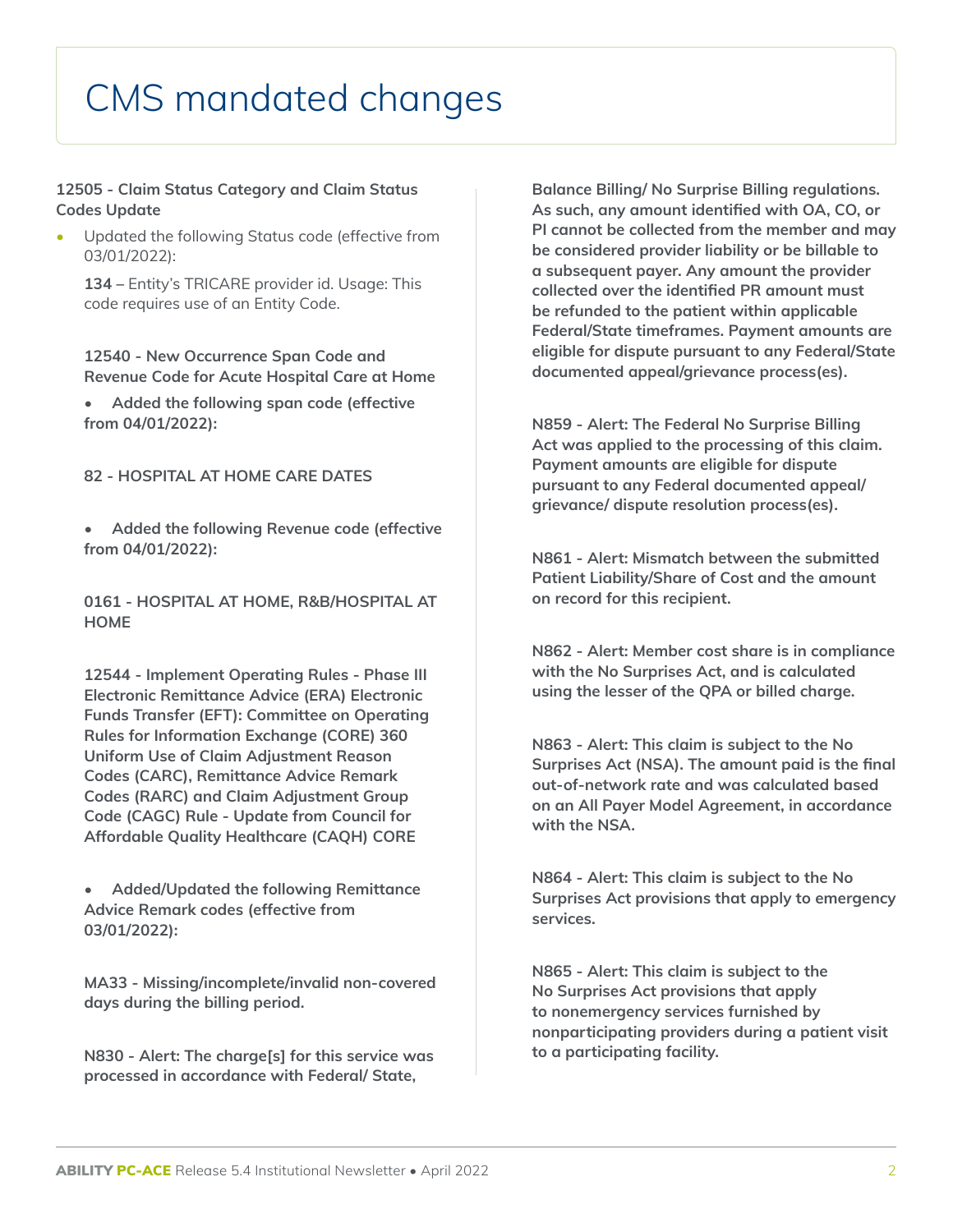**N866 - Alert: This claim is subject to the No Surprises Act provisions that apply to services furnished by nonparticipating providers of air ambulance services.**

**N867 - Alert: Cost sharing was calculated based on a specified state law, in accordance with the No Surprises Act.**

**N868 - Alert: Cost sharing was calculated based on an All-Payer Model Agreement, in accordance with the No Surprises Act.**

**N869 - Alert: Cost sharing was calculated based on the qualifying payment amount, in accordance with the No Surprises Act.**

**N870 - Alert: In accordance with the No Surprises Act, cost sharing was based on the billed amount because the billed amount was lower than the qualifying payment amount.**

**N871 - Alert: This initial payment was calculated based on a specified state law, in accordance with the No Surprises Act.**

**N872 - Alert: This final payment was calculated based on a specified state law, in accordance with the No Surprises Act.**

**N873 - Alert: This final payment was calculated based on an All-Payer Model Agreement, in accordance with the No Surprises Act.**

**N874 - Alert: This final payment was determined through open negotiation, in accordance with the No Surprises Act.**

**N875 - Alert: This final payment equals the amount selected as the out-of-network rate by a Federal Independent Dispute Resolution Entity, in accordance with the No Surprises Act.**

**N876 - Alert: This item or service is covered under the plan. This is a notice of denial of payment provided in accordance with the No Surprises Act. The provider or facility may initiate open negotiation if they desire to negotiate a higher out-of-network rate than the amount paid by the patient in cost sharing.**

**N877 - Alert: This initial payment is provided in accordance with the No Surprises Act. The provider or facility may initiate open negotiation if they desire to negotiate a higher out-of-network rate.**

**N878 - Alert: The provider or facility specified that notice was provided and consent to balance bill obtained, but notice and consent was not provided and obtained in a manner consistent with applicable Federal law. Thus, cost sharing and the total amount paid have been calculated based on the requirements under the No Surprises Act, and balance billing is prohibited.**

**N879 - Alert: The notice and consent to balance bill, and to be charged out-of-network cost sharing, that was obtained from the patient with regard to the billed services, is not permitted for these services. Thus, cost sharing and the total amount paid have been calculated based on the requirements under the No Surprises Act, and balance billing is prohibited.**

**12583 - Quarterly Update to the End-Stage Renal Disease Prospective Payment System (ESRD PPS)**

**• Added the following HCPCS code (effective from 04/01/2022):**

**J0879 - DIFELIKEFALIN, ESRD ON DIALY**

**12612 - Quarterly Update for Clinical Laboratory Fee Schedule (CLFS) and Laboratory Services Subject to Reasonable Charge Payment**

**• Added the following CPT codes (effective 04/01/2022)**